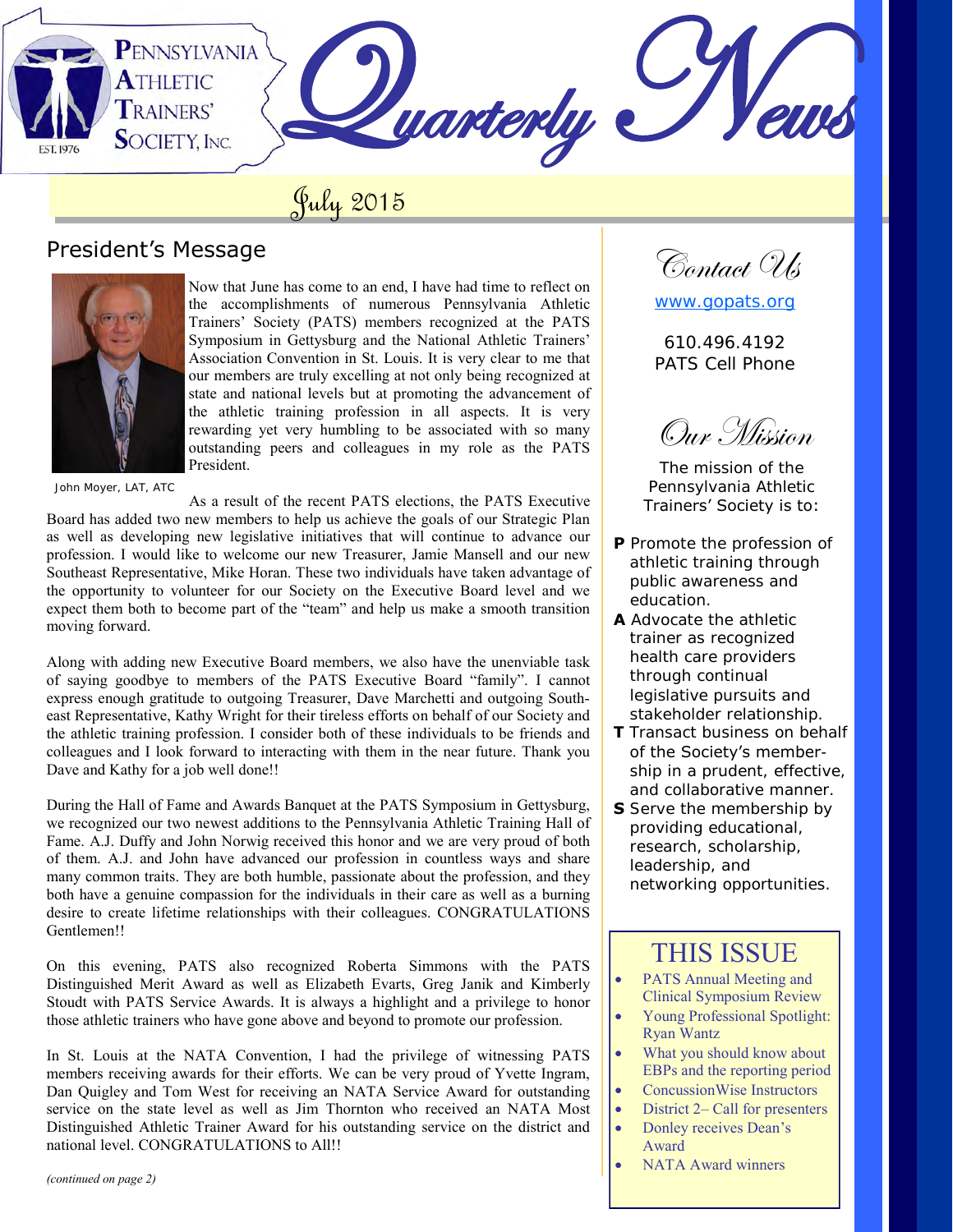#### **PATS Executive Board**

#### **President**

John Moyer, LAT, ATC 610-670-0180 x1246 v 484-334-6441 f *president@gopats.org* 

#### **President-Elect**

Guy Sanchioli, MS, LAT, ATC, PES 412-432-3770 v 412-432-3774 f *presidentelect@gopats.org* 

#### **Past-President**

Yvette Ingram, PhD, LAT, ATC 570-484-2098 v 570-484-2220 f *pastpresident@gopats.org* 

#### **Secretary**

Roxanna Larsen, MS, LAT, ATC 570-214-5096 v 570-214-6700 f *secretary@gopats.org* 

#### **Treasurer**

Jamie Mansell, PhD, LAT, ATC 215-204-2153 v 215-204-4414 f *treasurer@gopats.org* 

#### **Executive Director**

Linda Mazzoli, MS, LAT, ATC, PTA, PES *patsexecutivedirector@gopats.org* 

#### **Parliamentarian**

Jim Stricek, LAT, ATC 814-771-4611 o 814-265-8413 f *parliamentarian@gopats.org* 

[Click here t](http://www.gopats.org/governance/PATS-map.htm)o find your region **Northwestern Representative**  Rebecca Mokris, Ed.D, LAT, ATC *northwest@gopats.org* 

**Northcentral Representative**  Jason Erlandson, MS, LAT, ATC *northcentral@gopats.org* 

**Northeastern Representative**  Rennie Sacco, Med, LAT, ROT *northeast@gopats.org* 

**Southwestern Representative**  Shelly Fetchen DiCesaro, PhD, LAT, ATC *southwest@gopats.org* 

**Southcentral Representative**  Wes Mallicone, MS, LAT, ATC *southcentral@gopats.org* 

**Southeastern Representative**  *Mike Horan, MS, LAT, ATC* **2** *southeast@gopats.org* 

 During the NATA Business Meeting in St. Louis, PATS member, Jim Thornton came to the end of his three year term as NATA President. Jim's efforts on both the national and international stage have advanced the athletic training profession in countless ways during his term. During President Thornton's exit speech, he quoted, in Jim's words, the Now- Famous Team Physician, Dr. Suess, by stating that "I shall not cry because it is over-but I will smile because it happened!" It is with great pride that I can say job well done President Thornton. Pennsylvania athletic trainers are truly smiling with you because it happened!! God Bless!!

I wish you all a summer full of rest and quality family time. PATS is only as strong as its volunteers so I urge you to get involved. Embrace the opportunity to volunteer in some capacity and I guarantee that you will smile because it happened.

All the best in Athletic Training,

#### *John*  John L. Moyer Jr., LAT, ATC President Pennsylvania Athletic Trainers' Society

## **Treasurer's Report**

Jamie Mansell, PATS Treasurer

|              | <b>Checking</b> | <b>Scholarship</b> | Research  |
|--------------|-----------------|--------------------|-----------|
| July 1, 2014 | 112,315.20      | 152,632.69         | 90,334.58 |
| July 1, 2015 | 121,486.63      | 167.915.27         | 86,290.12 |
| Difference   | 9.171.43        | 15.282.58          | 4.044.46  |

TOTAL July 1, 2014: \$355,282.47 July 1, 2015: \$375,692.02

Difference: \$20,409.55

## **2015 PATS Annual Meeting and Clinical Symposium**

Greg Janik, LAT, ATC

The Pennsylvania Athletic Trainers' Society (PATS) held its 35th Annual Meeting and Clinical Symposium in Gettysburg, PA June 11-13. Over 400 attendees enjoyed the golf, exhibits and educational programming.

Newly inducted Pennsylvania Athletic Training Hall of Fame member AJ Duffy, III (Widener University) was a good sport by being "roasted" in order to help raise money for the PATS Political Action Committee (PAT-PAC). Partaking in the event were Jim Thornton, Bob Ward, Joe Iezzi and AJ's very own son; Joe Duffy. You can see pictures from the event below.





*(continued on page 3)*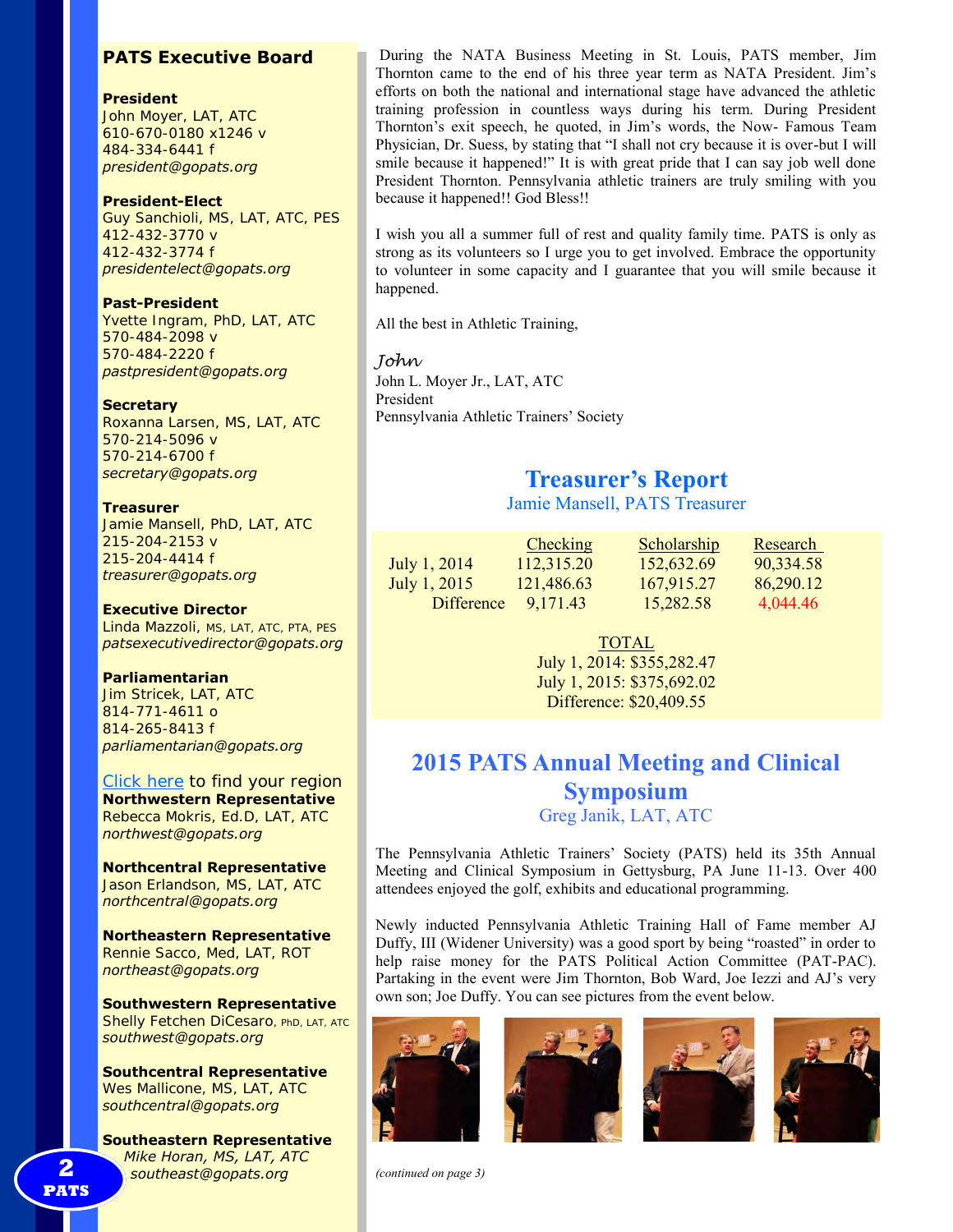AJ Duffy, III (Widener University) and John Norwig (Pittsburg Steelers Football Club) were inducted into the Pennsylvania Athletic Training Hall of Fame. Roberta Simmons (Pennridge High School) received the PATS Distinguished Merit Award. Elizabeth Evarts (Central Mountain High School), Greg Janik (King's College) and Kimberly Stoudt (Alvernia University) were given PATS Service Award. The PATS Team Physician Awards were given to Dr. James Masterson, DO and Dr. Michael Rogal, MD.

PATS five scholarships went to: Allison Garner (King's College) – Philip B Donley Scholarship; Thea Lucas (University of Pittsburgh) – PATS Inc. Scholarship; Rebecca Dubas (West Chester University) – NATA District 2 Joe Iezzi Scholarship; and Michael Thomas (University of Pittsburgh) – Richard M. Burkholder Scholarship; while Kelsey Rynkiewicz (King's College) received the Cecilia Yost Scholarship Award.

The PATS Executive Board will see several changes including Jamie Mansell (Temple University) taking the reins from David Marchetti (King's College) as Treasurer. Kathy Wright (Ursinus College) saw her term end as Southeast Representative while Shelly DiCesaro (California University of PA) was re-elected as Southwest Representative.

The Keynote Moyer Lecture was presented by Dr. Freedman. The Undergraduate Original Research was won by Anthony Alimenti (Duquesne University). His title was "Occlusion Training Increases Strength and Hypertrophy in Collegiate Male Collision Sport Athletes: A Critically Appraised Topic". There was a tie for best poster in the Undergraduate Case Study category. Cody Lancellotti of King's College and Kelsey White of Messiah College presented their case studies entitled "Pigmented Villonodular Synovitis in a 19 Year Old Collegiate Football Player" and "A Labral Tear and Full-Thickness Suprapinatus Tear in a Collegiate Wrestler". The Ninth Annual PATS Quiz Bowl was won by Messiah College (Marybeth Bondel, Mark Engle, and Kelsey White).

Next year's symposium will be held June 2-4, 2016 at the Holiday Inn Harrisburg/ Hershey in Grantville, PA.



John Norwig (left) and AJ Duffy III (right) HOF Inductees PATS Students receiving scholarship awards



PATS Service Awards: Elizabeth Evarts (top left), Greg Janik (bottom left), and Kimberly Stoudt (above)



Roberta Simmons receiving the Distinguished Merit Award







COMMITTEE ON PRACTICE ADVANCEMENT Jason Vian, LAT, ATC revenue@gopats.org

**CONVENTION** Elizabeth Gulich Evarts, LAT, ATC convention@gopats.org

CORPORATE RELATIONS Kyle Harris, LAT, ATC corporatesponsorship@gopats.org

CONTINUING EDUCATION Steve Streator, PhD, LAT, ATC continuingeducation@gopats.org

> **DIVERSITY** Rebecca Fitz, LAT, ATC Fafa Tsikata, LAT, ATC diversity@gopats.org

EDUCATORS Jody Russell, PhD, LAT, ATC education@gopats.org

**FTHICS** Shelly Fetchen DiCesaro, PhD, LAT, ATC ethics@gopats.org

FREE COMMUNICATION Aaron Hand, LAT, ATC freecommunications@gopats.org

FINANCE Dave Marchetti, MS, LAT, ATC, CSCS treasurer@gopats.org

GOVERNMENTAL AFFAIRS Tanya Miller, MS, LAT, ATC governmentalaffairs@gopats.org

HALL OF FAME Yvette Ingram, PhD, LAT, ATC halloffame@gopats.org

HISTORY AND ARCHIVES Richard M. Burkholder, LAT, ATC Edwin "Sandy" Bush, MS, LAT, ATC historyandarchives@gopats.org

> HONORS / AWARDS Mark Keppler, MS, LAT, ATC John Post, MBA, LAT, ATC honorsandawards@gopats.org

LONG RANGE PLANNING Gaetano Sanchioli, MS, LAT, ATC, PES presidentelect@gopats.org

> **MEMBERSHIP** Lindsay Rice, MS, LAT, ATC membership@gopats.org

> > (continued on page 4)

**3 PATS**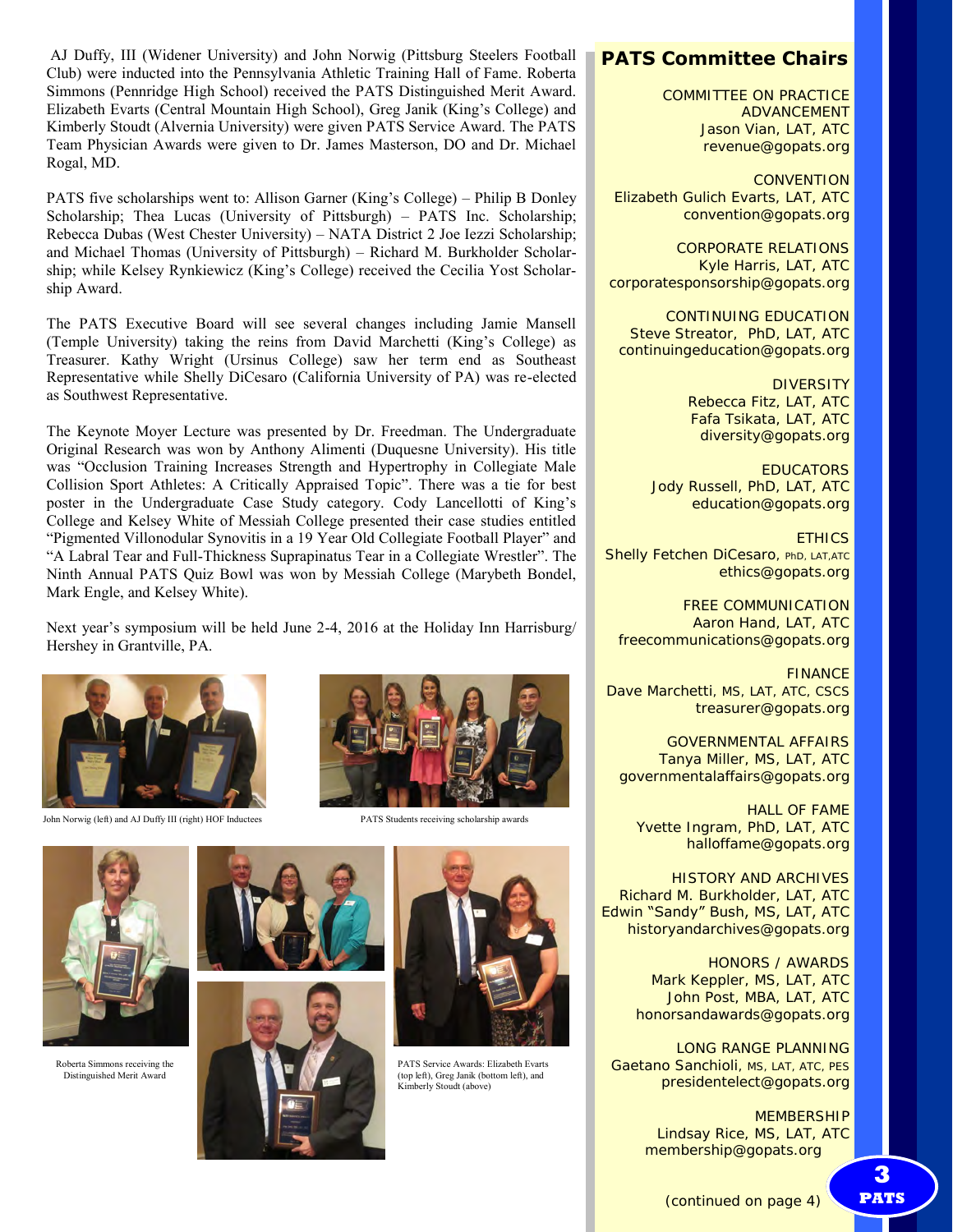#### **PATS Committee Chairs**

NOMINATIONS Michael Ludwikowski, LAT, ATC nominationandelections@gopats.org

PAT-PAC (POLITICAL ACTION COMMITTEE) Julie Ramsey Emrhein, LAT, ATC patpac@gopats.org

PARENT TEACHERS ASSOCIATION Amy Ruhf, MS, LAT, ATC, CKTP, CES pta@gopats.org

PUBLIC RELATIONS Greg Janik, LAT, ATC publicrelations@gopats.org

QUARTERLY NEWS Heather Kinney, MS, LAT, ATC quarterlynews@gopats.org

**RESEARCH** Neil Curtis, PhD, LAT, ATC researchgrant@gopats.org

SECONDARY SCHOOL Dan Quigley, LAT, ATC secondaryschool@gopats.org

**SUSTAINABILITY** Scott Dietrich, Ed.D, LAT, ATC sustainability@gopats.org

**TECHNOLOGY** Lindsey McGuire, PhD, LAT, ATC Jesse Townsend, MS, LAT, ATC technology@gopats.org

COLLEGE / UNIVERSITY Nicole M. Cattano, ABD, MPH, LAT, ATC ncattano@wcupa.edu

**WEBMASTER** Hank Fijalkowski, MS, LAT, ATC hfijalkowski@millersville.edu

YOUNG PROFESSIONALS Dwight Randall, LAT, ATC youngpros@gopats.org

#### Update Your Information

If you are a PATS member and not receiving this newsletter electronically....…we need your help. We have taken great strides in the development of our Society's Electronic Newsletter. It saves money and time and provides valuable information. Please go to the NATA website "[Members Only](http://www.gopats.org/members/members.htm)" section and update your email address. Please be assure your information will not be released. It will be used for PATS/

NATA membership communication only.

# **SPOTLIGHT**

#### **Ryan Wantz, MS, LAT, ATC Employeer: Boeing Defense**

**Why did you choose athletic training as a profession**? Athletic training was an appealing profession to me because of my interest in baseball and athletics. My interest was sparked through observation of Richie Bancells of the Baltimore Orioles and the realization that I could do something like that. Initially, I was very interested in professional baseball.



**What do you feel you bring to the field of athletic training that is unique?** I have passion for areas of athletic training that are important for the expansion and sustainability of the profession. I have had unique opportunities to be involved in governmental affairs, developing leadership, and emerging settings. My passion and desire to serve have grown through my experiences and my mentors.

**How do you hope to improve the field of athletic training? How does your involvement in the NATA Governmental Affairs Committee help?** Many people have no interest or are apathetic about governmental affairs. What people should realize is that passing a bill is often not the end of the road, but is actually the culmination of getting into the starting blocks and the gun firing. The journey only begins after the bill is signed. My role right now is to advocate for District 2 states and to be a resource in the process for these states. I hope to be able to be a leader in the transformation of our practice acts and related legislation. We need greater awareness and engagement in this process. There is currently a push by some states for legislation to require AT payment for services by third party payers. This is exciting and something that I expect to become more common.

**What are your interests outside of athletic training?** Outside of what I do professionally, I love spending time with my family, being outside, gardening, and I have always enjoyed running. I also am involved with my church and my homeowner's association.

**4**YOU SATE AT AT  $\alpha$  **EVERTHERE AND ARROWSED CONFIDENT CONFIDENT**<br>
4 **YOU SATE AT AT A AT A BUT AND MAIL ANS LATER THE METALL SET AND MAIL AND SET AND THE SET AND MAIL AND SET AND MAIL AND SET AND MAIL AND SET AND MANUS As an industrial athletic trainer, what do you believe the benefits are to having a certified AT in this type of setting?** I have worked in most every setting: clinical, high school, college/university, and professional. My greatest interest is in injury prevention and this plays right into what I do now. The industrial setting was something that I have been interested in and had tried to create in the past. It is remarkable how close the traditional and industrial settings really are. While I do not cover practices or games, I am dealing with the same types of things doing similar work. The employees and managers understand the need to have an AT there, even though they don't fully understand the magnitude of the impact that we can have. Helping to keep employees on the job and feeling better makes them more productive and makes the business stronger. People in any line of work are dealing with pain or injuries from their 30 years of work or from their men's league softball game. We can have a real impact on the lives of these people in the same or greater way to what we have in the traditional setting. There are fewer wins and losses to track, but the competitive nature that exists makes for a challenging environment.

*(continued on page 5)*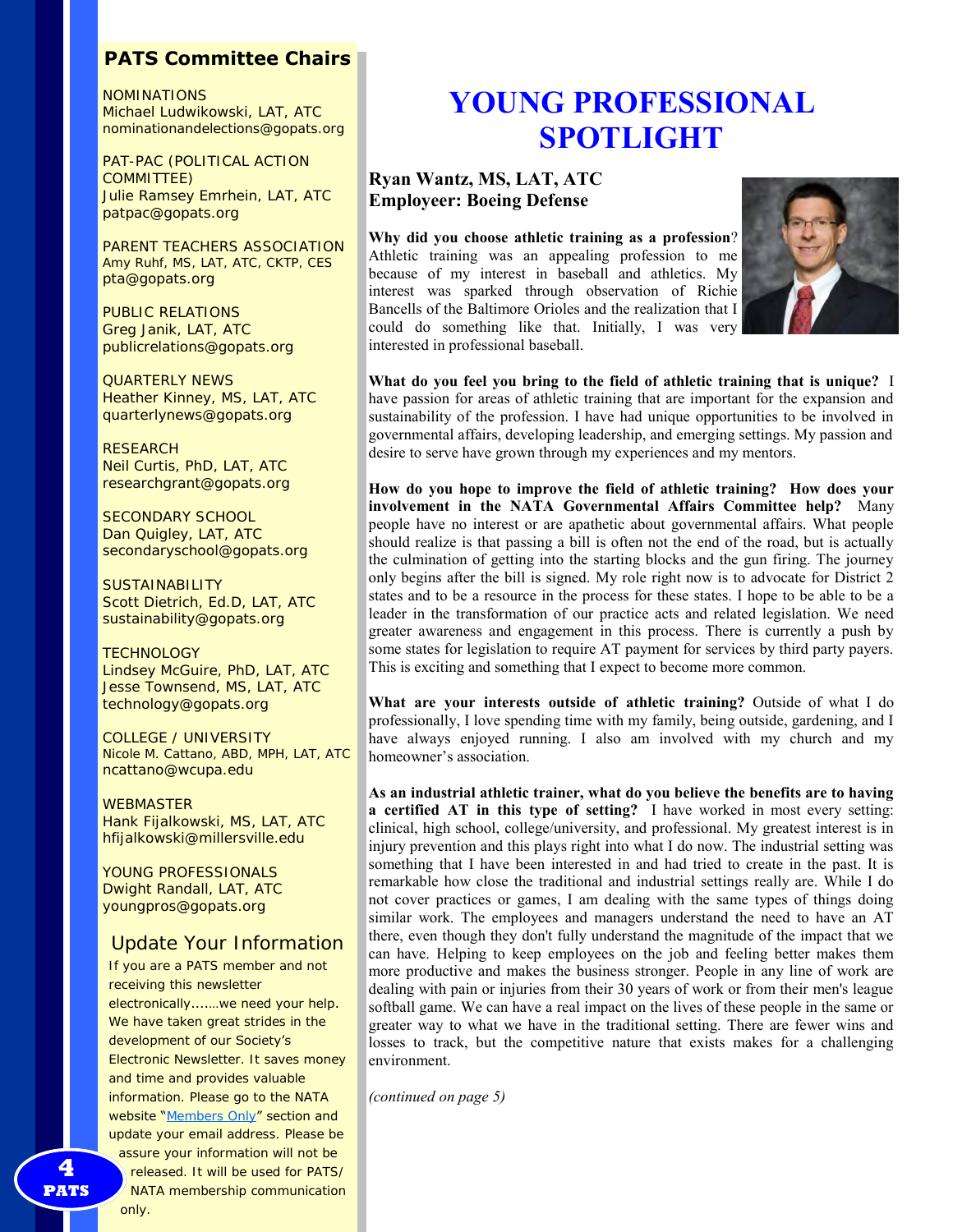**Anything else of interest you would like to share with us…** After graduating from Messiah College in 2002 with a BA in Athletic Training, I started working in clinical-outreach settings until the company that I worked for lost the contract at a school. Thankfully, I had the opportunity to remain employed in the clinic and gained a lot of knowledge, but also a strong appreciation for our clinical skills. From this opportunity, I was able to work in professional baseball and small college settings. I then earned my MS in Exercise Science and Health Promotion at California University of Pennsylvania. After working in the clinical-outreach setting for more time, I began volunteering in PATS on the Committee on Revenue, and later on the Public Relations Committee. I was later employed at Pennridge School District and then Lehigh University. At that time, I began volunteering for District 2 on the NATA Governmental Affairs Committee. My involvement in Capitol Hill Day and attendance at the BOC Regulatory Conference prepared me for this activity and stems from my professional experience. I am employed in the industrial setting at Boeing Defense in Ridley Park, PA. While I have needed to persevere through some very challenging employment circumstances, I have learned a great deal through my mentors how to demonstrate my value and many important aspects of the profession. In addition to my professional experience and volunteer work, I am involved with my homeowners association as vice president and serve as church treasurer. I am married to a fellow AT from Messiah, Elizabeth. We have a son, Noah, and reside in Bucks County.

# **NEWS AROUND THE COMMONWEALTH**

## **Athletic Trainers Volunteer at Special Olympic Summer Games** Justin Beaupre, MS, LAT, ATC

Athletic Trainers from across Pennsylvania volunteered for three days at the Special Olympic Summer Games at Penn State Main Campus . The Summer Games bring nearly 2,500 athletes and coaches together from all across the state to compete. Athletic Trainers volunteer as medical providers for a diverse range of sports from basketball to softball, and equestrian to aquatics. Athletic Training Services are organized and coordinated by Kim Stoudt, Ed.D, LAT, ATC (Alvernia), Jayme Galdieri, MS, LAT, ATC (Geisinger), and Justin Beaupre, MS, LAT, ATC (Penn State Hazleton). Penn State Hershey Orthopeadic Physician, Dr. Siedenberg, M.D served as the Supervising Physician for the event. The Summer Games continue to be an exciting event, providing Athletic Trainers and student athletic trainers with an exciting and unique experience that many will cherish for years to come!





# **Mouth Guard Cleaner**



# **The Sideline Solution** for a Cleaner Mouth Guard

a first and only product that cleans and removes bacteria from mouth guards during practices and games

## 10% OFF + Free Shipping **For PATS Members Promo code: PATS11**

Percentage of proceeds will be donated to PATS with every PATS11 purchase

## www.defensesport.com

**5 PATS**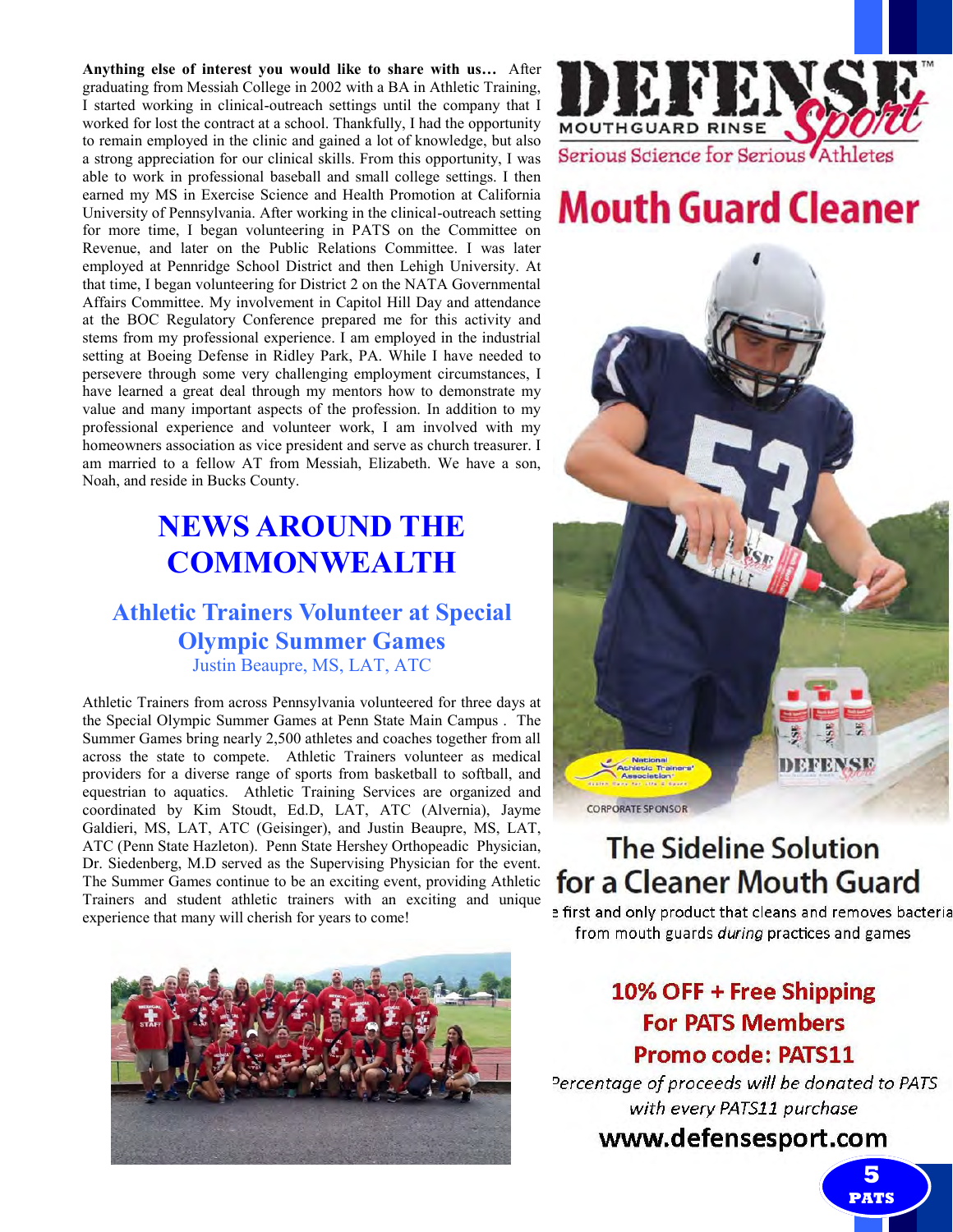





**N INCREASES STRENGTH** Up to 20% Stronger

**N IMPROVES ENDURANCE** Up to 25% Less Lactic Acid

**ENHANCES RECOVERY** Up to 51% Less Cortisol

Use Promo Code PATS for a FREE bottle of **UA Mouthwear Freshener** (\$7.99 value)

**6 PATS** 

### **CEU Reporting Period– What You Should Know about EBPs** Erin Zedreck, LAT, ATC

Happy Summer! Can you believe that there is less than 6 months left in our reporting period? With just a little over a month until pre-season camps begin again, it is time to really think about your CEU situation, especially those Evidence Based Practice CEU's! And in case you haven't been reminded enough yet, here is another friendly reminder to help prevent you from scrambling for CEU's come December!

All certified athletic trainers will need 50 CEU's this reporting period, 10 of which need to be from an Evidence Based Practice (EBP) course. These EBP courses go through an application and approval process from the Board of Certification (BOC) and must explicitly note that they are an EBP Approved course. You can find approved courses in your area or in an online format on the BOC website at this link: [http://www.bocatc.org/](https://mail.upmc.edu/owa/redir.aspx?SURL=EsRgDqswMqAAjMnbOVMrwyshEEEU24PLL0n6oxulCM67mRl_G4nSCGgAdAB0AHAAOgAvAC8AdwB3AHcALgBiAG8AYwBhAHQAYwAuAG8AcgBnAC8AYQB0AHMALwBjAGUALQByAGUAcwBvAHUAcgBjAGUAcwAvAGEAcABwAC0AZQBiAHAALQBjAG8AdQByAHMAZQBzAA..&URL=http%3a%2f%2) ats/ce-[resources/app](https://mail.upmc.edu/owa/redir.aspx?SURL=EsRgDqswMqAAjMnbOVMrwyshEEEU24PLL0n6oxulCM67mRl_G4nSCGgAdAB0AHAAOgAvAC8AdwB3AHcALgBiAG8AYwBhAHQAYwAuAG8AcgBnAC8AYQB0AHMALwBjAGUALQByAGUAcwBvAHUAcgBjAGUAcwAvAGEAcABwAC0AZQBiAHAALQBjAG8AdQByAHMAZQBzAA..&URL=http%3a%2f%2)-ebp-courses.

Are you an NATA member who has some free CEU bucks burning a hole in your pocket? Consider using those free CEU bucks to "purchase" EBP courses on the NATA Quiz Center! There are currently just under 10 EBP CEU courses available on the NATA Quiz Center. The NATA Quiz Center is located at: [http://www.nata.org/quiz](https://mail.upmc.edu/owa/redir.aspx?SURL=AdjkEHCAuGWMmArMD2Wv0FyYmUD5VEdl7RMG2iomgapy-xt_G4nSCGgAdAB0AHAAOgAvAC8AdwB3AHcALgBuAGEAdABhAC4AbwByAGcALwBxAHUAaQB6AC0AYwBlAG4AdABlAHIA&URL=http%3a%2f%2fwww.nata.org%2fquiz-center)[center.](https://mail.upmc.edu/owa/redir.aspx?SURL=AdjkEHCAuGWMmArMD2Wv0FyYmUD5VEdl7RMG2iomgapy-xt_G4nSCGgAdAB0AHAAOgAvAC8AdwB3AHcALgBuAGEAdABhAC4AbwByAGcALwBxAHUAaQB6AC0AYwBlAG4AdABlAHIA&URL=http%3a%2f%2fwww.nata.org%2fquiz-center)

The PATS website also provides a resource for all of its members, Medbridge. For a subscription fee of \$200, you have unlimited access to online CEUs including EBP. Your subscription is good for 12 months and the link to Medbridge can be found on the home page of the PATS website or it can also be found [here.](https://www.medbridgeeducation.com/)

It's also never too early to start entering your CEU's on the online reporting form on the BOC website! The online reporting forms are currently active and available to complete!

Still have some questions regarding continuing education, EBP CEU's or filling out reporting forms? Visit the BOC's FAQ page at[:http://www.bocatc.org/ats/faqs.](https://mail.upmc.edu/owa/redir.aspx?SURL=MgCI0R_dMAq6EFfs--5HUBndCvSTGEP6UXW0OjS1XW9y-xt_G4nSCGgAdAB0AHAAOgAvAC8AdwB3AHcALgBiAG8AYwBhAHQAYwAuAG8AcgBnAC8AYQB0AHMALwBmAGEAcQBzAA..&URL=http%3a%2f%2fwww.bocatc.org%2fats%2ffaqs) Being proactive with your CEU's NOW will prevent you from being reactive later...and we all know that the most important thing to an athletic trainer is prevention!

## **Licensed Athletic Trainers As ConcussionWise Instructors** Tonya S. McKenzie, LAT, ATC

As of July 1, 2015, the ConcussionWise Instructor (CWI) program continues to grow as one of the PATS milestone programs. We also have the ConcussionWise Physician (CWDR) program up and available. The current totals to date show that we have reached out to 575 coaches, parents, and athletes in Pennsylvania. The educational training programs:

#### **Physicians:**

105 codes given out to train as CWDR 14 completed the course as of 3/31/15

#### **ATs:**

83 codes given out to train as CWI

49 instructors as of 4/13/15

14 presentations held to date

We will continue to promote and value the opportunity for Athletic Trainers as ConcussionWise Instructors in the Keystone State! For more information to become an instructor or a registered physician, go to www.ConcussionWise.com/PATS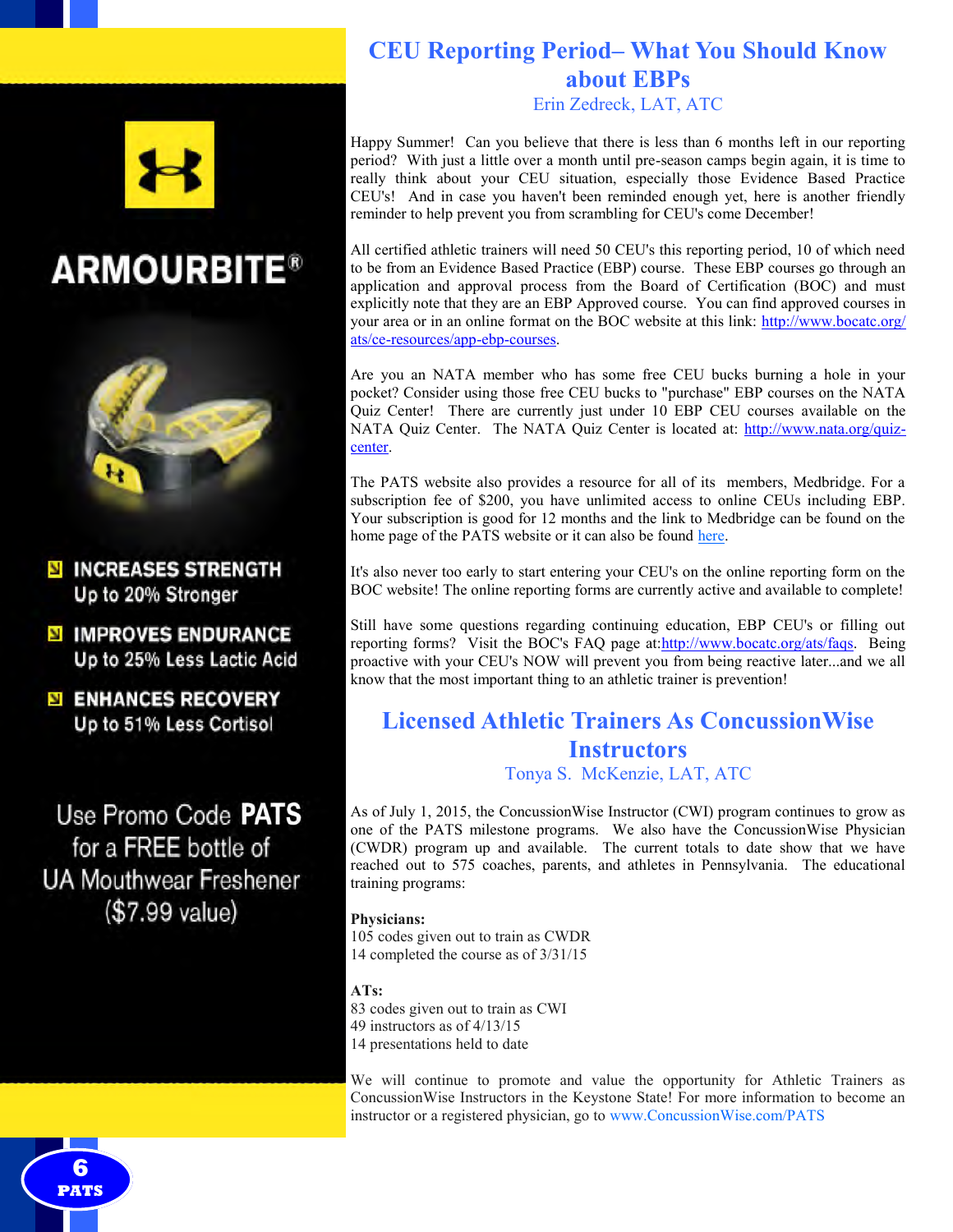## **District 2– Call for Presenters (Advanced Education Committee)** Yvette Ingram, PhD, LAT, ATC

As part of District Two's Communicate, Activate, Serve initiative, The Advanced Education Committee (AEC) each year offers a free continuing education program to you as a benefit of your District 2 membership. What is distinctive about this and all past CE programs is that the content for the on-line presentation comes from you, members within our own district!

We are asking you as a member in good standing to share an expertise that you may have with the rest of your District 2 peers. If you have a presentation or expertise that could be utilized for this year's program, the Advanced Education Committee encourages you to submit a proposal. If selected, you will earn ten continuing education credits from the BOC. Additionally, your school or institution will be spotlighted in an introduction slide for marketing and exposure. In order to not conflict with Sport Safety International (SSI) programming, who sponsors our on-line continuing education program by hosting the lesson on their web site, topic areas need to stay away from emergency care or any other subject areas that are synonymous to NATA Position Statements.

If you have a presentation or an expertise that meets the criteria, we highly encourage you to fill out the program proposal form found on the District Two webpage and submit it to [ce@natad2.org.](https://webmail3.web.com/src/compose.php?send_to=ce%40natad2.org)

# **HONORS AND AWARDS**

## **Phillip B. Donley, Receives Dean's Award during West Chester University Commencement Ceremony**

Phillip B. Donley received a Dean's Award from the College of Health Sciences during the West Chester University Commencement ceremony on Saturday May 9<sup>th</sup>, 2015.

The following appeared in the Commencement program:

A highly accomplished physical therapist, athletic trainer, and author, Phillip B. Donley was head athletic trainer and professor of Physical Education at West Chester University for nearly thirty years. Currently a physical therapist at Optimum Physical Therapy Associates, Mr. Donley previously owned a private sports physical therapy clinic and was a consultant to the Philadelphia Phillies for ten years and to the Philadelphia Eagles for five years. At West Chester University, he instituted the first coeducational college / university NATA-approved Athletic Training education program in the country.

A prolific writer, Mr. Donley has authored 4 books, edited 2 titles, and contributed to 8 more. He has also written numerous articles and white papers, taught continuing education courses, and served as a consultant for both clinics and universities. His

ten-year study of professional baseball players measured 58 variables on 2,500 pitchers and 350 position players in an extensive study of the players' shoulders and elbows. He is a member of the National Athletic Trainers Association Hall of Fame.

Mr. Donley holds a BS in Physical Education (1956) and an MS in Health and Anatomy (1965) from West Virginia University as well as a Physical Therapy Certificate from D.T. Watson School of Physical Therapy (1957).

## **NATA Awards**

Congratulations to the following recipients as well as the whole Commonwealth of Pennsylvania for their NATA Awards:

Most Distinguished Athletic Trainer James Thornton, MA, ATC, CES Athletic Trainer Service Award Yvette Ingram, PhD, LAT, ATC Daniel J. Quigley, MSED, LAT, ATC Thomas West, PhD, LAT, ATC Best State Association in the PR Contest (pictured below)



# **ATs IN THE NEWS**

## **Understanding the Role of Athletic Trainers in High School**

We, as athletic trainers, know that we are valuable. It is our duty to educate others on how valuable we really are. In this article, Larry Cooper details everything the secondary school athletic trainer has to balance. The twelve points are easily a part of every athletic trainer's day. Surprisingly, only 37% of high schools have a full-time athletic trainer as a staff member. We are all working every day to keep this number increasing. To read the full article, click [here.](http://www.athleticbusiness.com/high-school/understanding-the-roll-of-athletic-trainers-in-high-school-athletics.html#.VWd5vaM8KEY.facebook)

## **Highpoint National Motocross TV Interview with Bill Ankrom**

Bill Ankrom was interviewed while at the Highpoint National Motocross event on June  $13<sup>th</sup>$ . Ankrom is a part of the UPMC Sports Medicine team. He talks about ImPACT testing and managing concussions. You can see the interview [here.](http://mms.tveyes.com/PlaybackPortal.aspx?SavedEditID=4c871d6a-bec2-485e-95d3-a6f5d6ababfd)

> **7 PATS**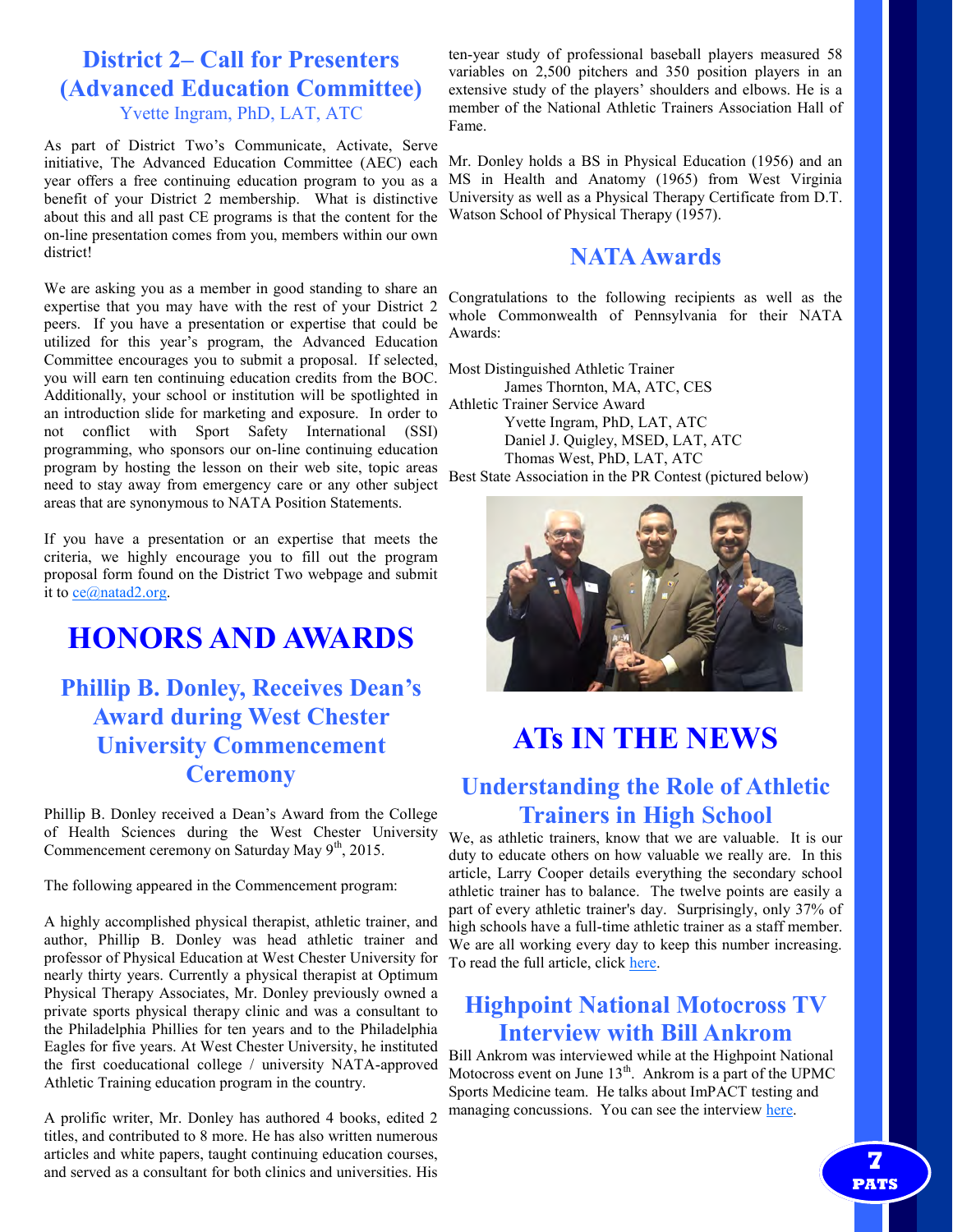# **REGIONAL RECAP**

## **Northeast Region: Rennie Sacco**

Hello to all in the Northeast region! I hope you're enjoying some summer down time. It's time to get ready for Fall Sports!

#### **Congratulations!**

Congratulations to the Convention Committee for putting on another successful Symposium in Gettysburg in June. It was good to see so many old friends and meet some new ones.

Congratulations to our two newest Hall of Famers, Award winners and Scholarship winners. Big Kudos to two Athletic Trainers from the NE Region, Alvernia University's Dr. Kimberly Stoudt and King's College's Greg Janik for being awarded the 2015 PATS Service Award. Congrats to following student scholarship winners: Kelsey Rynkiewicz, King's College- Celia Yost Scholarship and Allison Gardner, King's College-Phillip B Donley Scholarship. You can read their bio's at [http://gopats.org/files/](http://gopats.org/files/PATS_HOF_Program_2015.pdf) [PATS\\_HOF\\_Program\\_2015.pdf.](http://gopats.org/files/PATS_HOF_Program_2015.pdf)

#### **Safe Sport School Award by NATA:**

The Pennsylvania Athletic Trainers' Society is extending an invitation to pay the \$150.00 application fee for the Safe Sports School Award to the first 30 secondary schools in the state that show interest in submitting an application. The NATA's Safe Sports School Award was created to recognize secondary schools around the country that provide safe environments for student athletes. The initiative reinforces the importance of providing the best level of care, injury prevention and treatment. Any secondary school may apply for the Safe Sports School Award. If you are interested in this program please contact Wes Mallicone, PATS Southcentral Representative, at  $\frac{\text{southcentral}(a)\text{gopats.org}}{\text{Southcentral}(a)\text{gopats.org}}$ prior to submitting a completed application to the NATA at [http://www.nata.org/safe](http://www.nata.org/safe-sports-school-award)-sports-school-award

In closing, as always, if you have any future news, please feel free to contact me or reach out at any time with any questions or concerns you may have. I can be reached at northeast[@gopats.org](mailto:west@gopats.org) or 610-698-6237. I hope to see many of you at the June PATS Symposium. Have a great remaining summer!

## **Southeast Region: Mike Horan**

On May 16, 2015 several athletic trainers from Bucks County volunteered their time to assist the Bucks County Sheriff's Office in their physical agility testing. The session was held at Council Rock High School North in Newtown, and approximately 130 candidates were evaluated.

We received a very complementary thank you letter, dated June 3, 2015, from Bucks County Sheriff Edward "Duke" Donnelly. In the correspondence he writes, "These professional and highly trained individuals volunteered their time to assist our deputies in monitoring the events. Their efforts and assistance was greatly appreciated by myself and my staff. The fact that they took time out of their busy schedules to be on scene to ensure the health and safety of the candidates taking part in the testing is a testimony to their professionalism".

The athletic trainers that participated in the event were Stacy Ford, Mike Horan, Lou Perry, Mike Ra, and Ryan Wantz.



# **COMMITTEE REPORTS**

## **Honors and Awards Committee: Mike Keppler and John Post**

The Honors and Awards Committee presented **5 Student Scholarships**, **2 Honorary Memberships to Physicians**, **3 Service Awards** and lastly **one Distinguished Merit Award** at our Annual Awards Banquet & Hall of Fame Induction on Friday, June 12, 2015. A sellout 250 where in attendance. Plans are being developed to encourage more rising juniors and seniors to apply for any of the scholarships sponsored by the Society. Additionally we are looking into ways to enhance and streamline the Awards Banquet.

## **Convention: Liz Evarts**

The 2015 PATS Symposium and Meeting was held at the Wyndham Gettysburg. We had 372 attendees whom were offered 17 CEU's and up to 2.5 EBP credits. We had a sellout awards banquet to honor AJ Duffy III and John Norwig, the 2015 Athletic Training Hall of Fame class, as well as many other award winners.

Next year, the PATS Symposium and Meeting will be held in the Hershey area at the Holliday Inn Grantsville June 2-4. This year we had 17 exhibitors and 25 golfers for the Annual Golf Outing.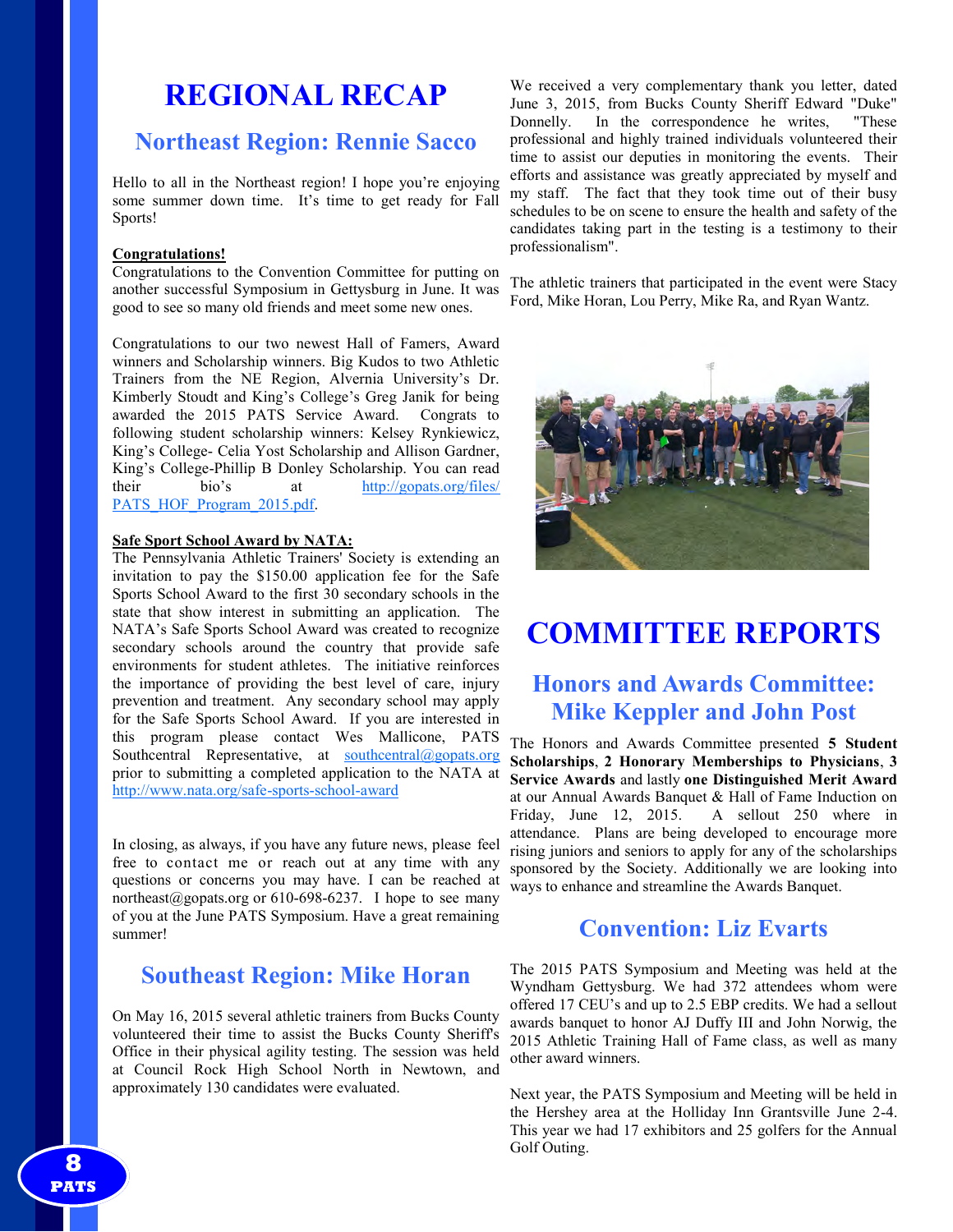## **Diversity Committee: Rebecca Fitz and Fafa Tsikata**

The Diversity Committee held a productive breakout session during the 2015 PATS Symposia in June. Discussion included the possibility of collaborating with PATS student members to provide an educational experience for high school students who may be interested in the field of athletic training. We also discussed promoting more sickle cell education for the patient, family, and coaches specifically at the secondary level. Lastly, we had discussion about a project recently completed by the Shippensburg University Student-Athlete Advisory Committee called "Don't Say." This initiative features student-athletes pledging not to use certain terms and phrases that are detrimental to constituent groups in and out of athletics. There was great interest in adapting a similar project within PATS, as well as promoting the initiative in athletic training settings across the state. Read more at shipraiders.com/dontsay. Please feel free to reach out to Fafa Tsikata or Becky Fitz at diversity@gopats.org if you have interest in working with us to promote diversity within our profession.

# **CALENDAR OF EVENTS**

| Event                          | Date/Time         | Location          | Contact                 |  |
|--------------------------------|-------------------|-------------------|-------------------------|--|
| 3 <sup>rd</sup> Annual Central | Tuesday August 4, | Hershey Lodge     | Register at             |  |
| PA Sports Medi-                | 2015              |                   | Pennstatehershey.org/ce |  |
| cine Symposium                 |                   | 325 University Dr | 717-531-6483            |  |
|                                |                   | Hershey, PA 17033 |                         |  |
| *EBP Credits                   |                   |                   |                         |  |
| Available                      |                   |                   |                         |  |